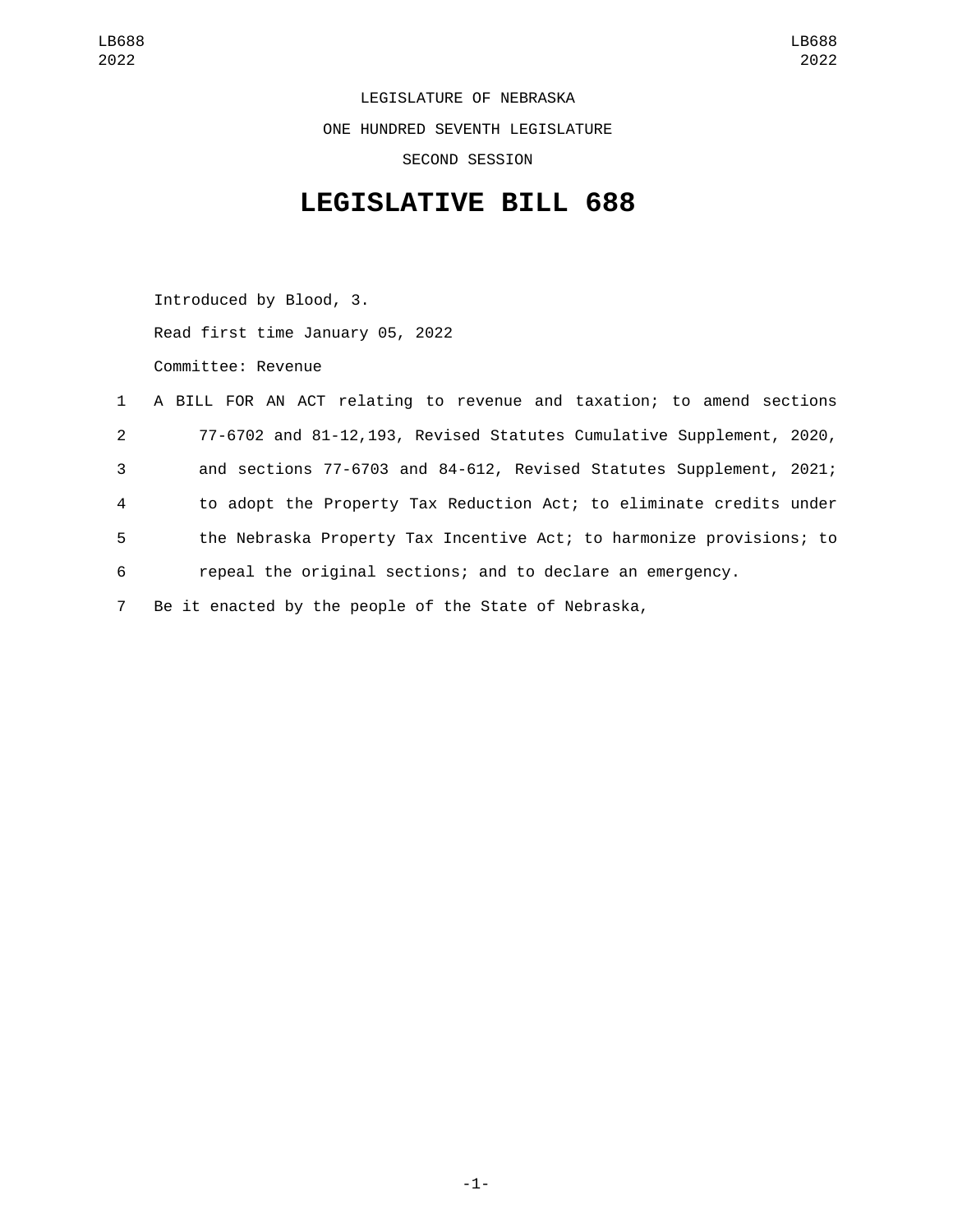| $\mathbf{1}$    | Section 1. Sections 1 to 5 of this act shall be known and may be          |
|-----------------|---------------------------------------------------------------------------|
| 2               | cited as the Property Tax Reduction Act.                                  |
| $\sqrt{3}$      | Sec. 2. The purpose of the Property Tax Reduction Act is to provide       |
| 4               | property tax relief for property taxes levied against real property by    |
| 5               | school districts. The property tax relief will be made to eligible        |
| $6\phantom{.}6$ | taxpayers in the form of a property tax credit.                           |
| $\overline{7}$  | Sec. 3. For purposes of the Property Tax Reduction Act:                   |
| 8               | (1) Allowable growth percentage means the percentage increase, if         |
| 9               | any, in the total assessed value of all real property in the state from   |
| 10              | the prior year to the current year, as determined by the department,      |
| 11              | except that in no case shall the allowable growth percentage exceed five  |
| 12              | percent in any one year;                                                  |
| 13              | (2) Department means the Department of Revenue;                           |
| 14              | (3) Eligible taxpayer means any individual, corporation,                  |
| 15              | partnership, limited liability company, trust, estate, or other entity    |
| 16              | that pays school district taxes; and                                      |
| 17              | (4) School district taxes means property taxes levied on real             |
| 18              | property in this state by a school district or multiple-district school   |
| 19              | system, excluding any property taxes levied for bonded indebtedness and   |
| 20              | any property taxes levied as a result of an override of limits on         |
| 21              | property tax levies approved by voters pursuant to section 77-3444.       |
| 22              | The Property Tax Reduction Cash Fund is created. The fund<br>Sec. 4.      |
| 23              | shall only be used pursuant to the Property Tax Reduction Act. Any money  |
| 24              | in the fund available for investment shall be invested by the state       |
| 25              | investment officer pursuant to the Nebraska Capital Expansion Act and the |
| 26              | Nebraska State Funds Investment Act.                                      |
| 27              | (1) Beginning with tax year 2022, each eligible taxpayer<br>Sec. 5.       |
| 28              | shall receive a credit against the school district taxes levied on the    |
| 29              | eligible taxpayer's property. The credit shall be equal to the credit     |
| 30              | percentage for the year, as set by the department under subsection (2) of |
|                 |                                                                           |

this section, multiplied by the amount of school district taxes levied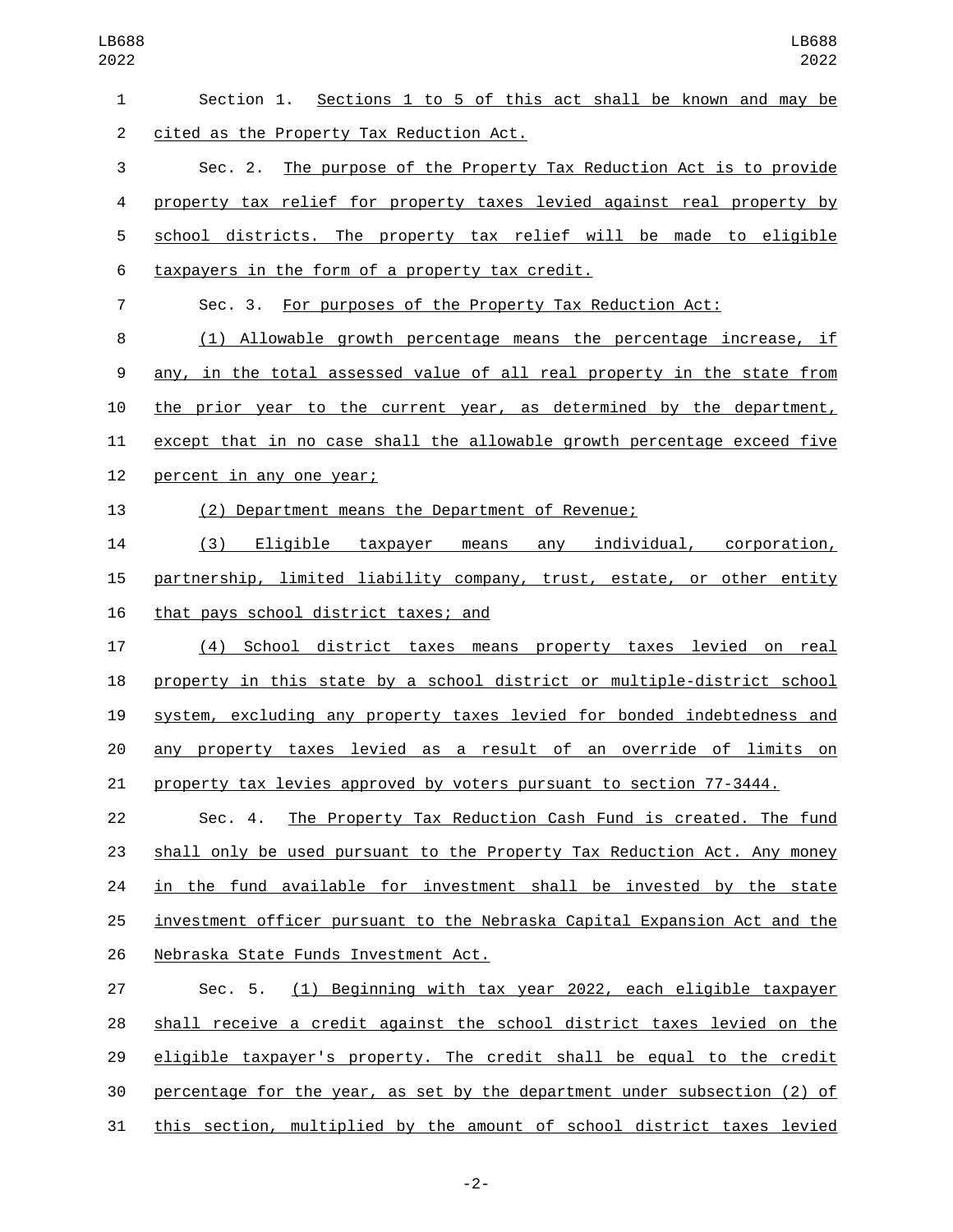1 against the eligible taxpayer's property for such year. The credit shall be in the form of a property tax credit which appears on the property tax 3 statement.

 (2)(a) For tax year 2022, the department shall set the credit percentage so that the total amount of credits for such year shall be the maximum amount of income tax credits allowed under subdivision (2)(b) of section 77-6703 plus either (i) the amount calculated for such calendar year under subdivision (3)(b)(ii)(B) of section 77-4602 or (ii) the amount calculated for such calendar year under subdivision (3)(c)(ii)(B) 10 of section 77-4602, whichever is applicable.

 (b) For tax year 2023, the department shall set the credit percentage so that the total amount of credits for such year shall be the maximum amount of credits allowed under subdivision (2)(a) of this section plus either (i) the amount calculated for such calendar year under subdivision (3)(b)(ii)(B) of section 77-4602 or (ii) the amount 16 calculated for such calendar year under subdivision  $(3)(c)(ii)(B)$  of 17 section 77-4602, whichever is applicable.

 (c) For tax year 2024, the department shall set the credit percentage so that the total amount of credits for such year shall be 20 three hundred seventy-five million dollars.

 (d) For tax year 2025 and each tax year thereafter, the department shall set the credit percentage so that the total amount of credits for such year shall be the maximum amount of credits allowed in the prior year increased by the allowable growth percentage.

 (3) The State of Nebraska shall reimburse school districts for the property tax revenue lost as a result of the credit granted in this section. The amount disbursed to each school district shall be equal to the total amount of credits for the year as determined under subsection (2) of this section multiplied by the ratio of the total school district taxes levied by the school district to the total school district taxes 31 levied in the state. By September 15, the Property Tax Administrator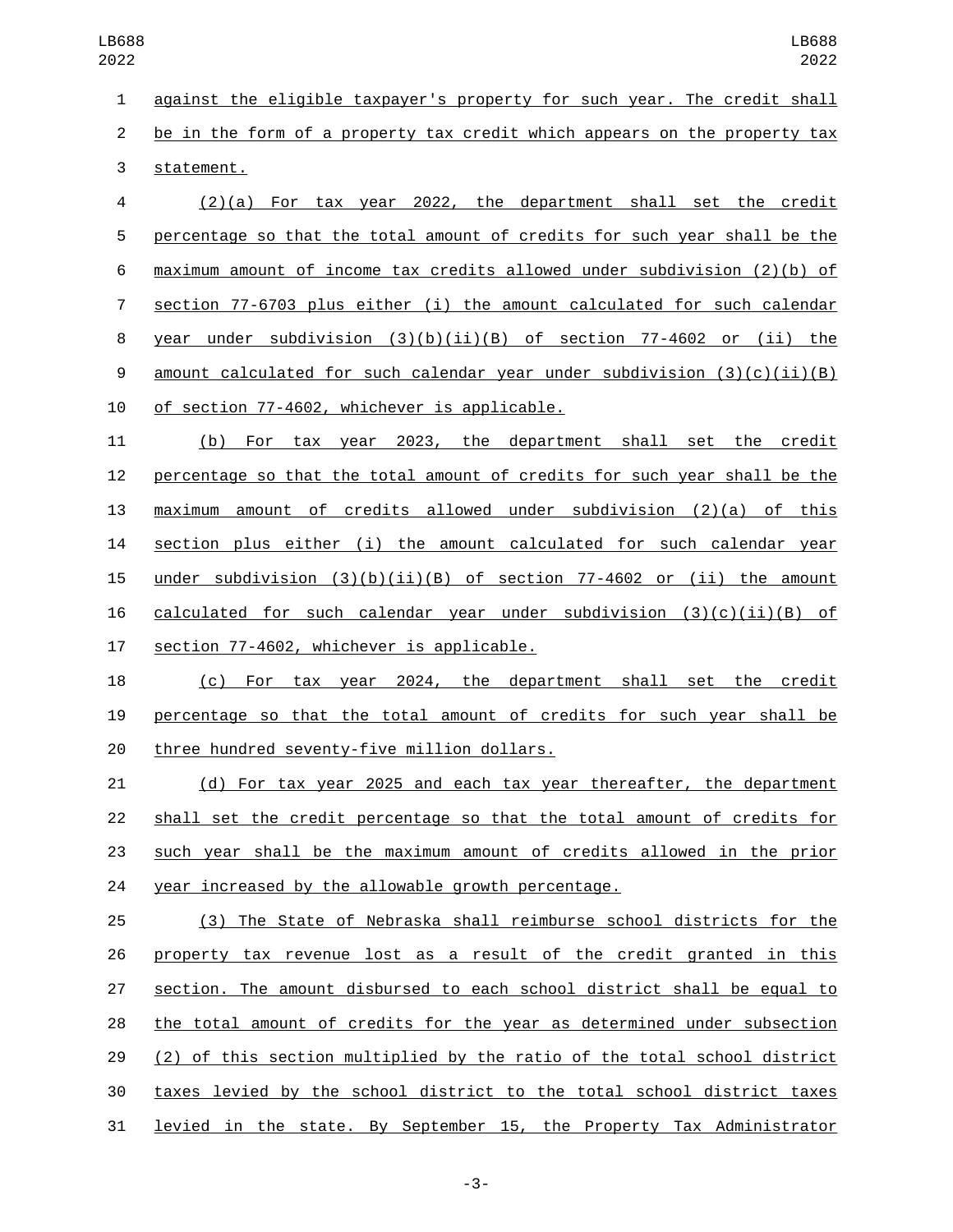shall determine the amount to be disbursed under this subsection to each school district and certify such amounts to the State Treasurer and to each school district. The disbursements to the school districts shall occur in two equal payments, the first on or before January 31 and the 5 second on or before April 1. (4) If the eligible taxpayer qualifies for a homestead exemption

 under sections 77-3501 to 77-3529, the eligible taxpayer shall also be qualified for the credit provided in the Property Tax Reduction Act to the extent of any remaining liability after calculation of the relief provided by the homestead exemption. If the credit results in a property tax liability on the homestead that is less than zero, the amount of the credit which cannot be used by the eligible taxpayer shall be returned by the school district to the Property Tax Administrator by July 1 of the year the amount disbursed to the school district was disbursed. The Property Tax Administrator shall immediately credit any funds returned under this subsection to the Property Tax Reduction Cash Fund. Upon the return of any funds under this subsection, the school district shall electronically file a report with the Property Tax Administrator, on a form prescribed by the Tax Commissioner, indicating the amount of unused 20 credits returned.

 Sec. 6. Section 77-6702, Revised Statutes Cumulative Supplement,  $2020$ , is amended to read:

77-6702 For purposes of the Nebraska Property Tax Incentive Act:

 (1) Allowable growth percentage means the percentage increase, if any, in the total assessed value of all real property in the state from the prior year to the current year, as determined by the department, except that in no case shall the allowable growth percentage exceed five 28 percent in any one year;

29 (1) (2) Department means the Department of Revenue;

 (2) (3) Eligible taxpayer means any individual, corporation, partnership, limited liability company, trust, estate, or other entity

-4-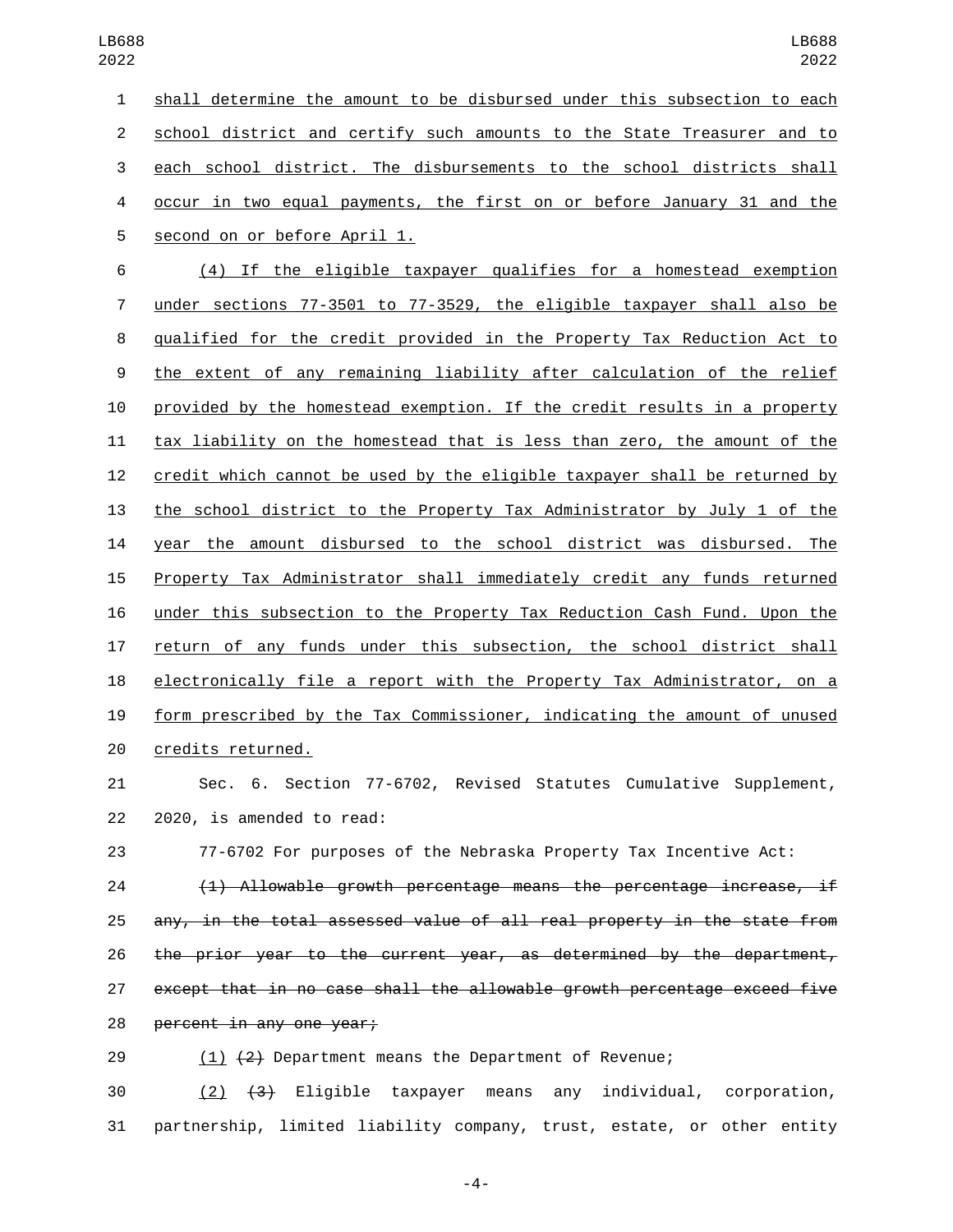that pays school district taxes during a taxable year; and

 (3) (4) School district taxes means property taxes levied on real property in this state by a school district or multiple-district school system, excluding any property taxes levied for bonded indebtedness and any property taxes levied as a result of an override of limits on property tax levies approved by voters pursuant to section 77-3444.

 Sec. 7. Section 77-6703, Revised Statutes Supplement, 2021, is 8 amended to read:

 77-6703 (1) For taxable years beginning or deemed to begin on or 10 after January 1, 2020, and before January 1, 2022, under the Internal Revenue Code of 1986, as amended, there shall be allowed to each eligible taxpayer a refundable credit against the income tax imposed by the Nebraska Revenue Act of 1967 or against the franchise tax imposed by sections 77-3801 to 77-3807. The credit shall be equal to the credit percentage for the taxable year, as set by the department under subsection (2) of this section, multiplied by the amount of school district taxes paid by the eligible taxpayer during such taxable year.

 (2)(a) For taxable years beginning or deemed to begin during calendar year 2020, the department shall set the credit percentage so that the total amount of credits for such taxable years shall be one 21 hundred twenty-five million dollars; and

 (b) For taxable years beginning or deemed to begin during calendar year 2021, the department shall set the credit percentage so that the total amount of credits for such taxable years shall be one hundred twenty-five million dollars plus either (i) the amount calculated for 26 such calendar year under subdivision  $(3)(b)(ii)(B)$  of section 77-4602 or (ii) the amount calculated for such calendar year under subdivision (3) 28 (c)(ii)(B) of section 77-4602, whichever is applicable.  $\div$ 

 (c) For taxable years beginning or deemed to begin during calendar year 2022, the department shall set the credit percentage so that the total amount of credits for such taxable years shall be the maximum

-5-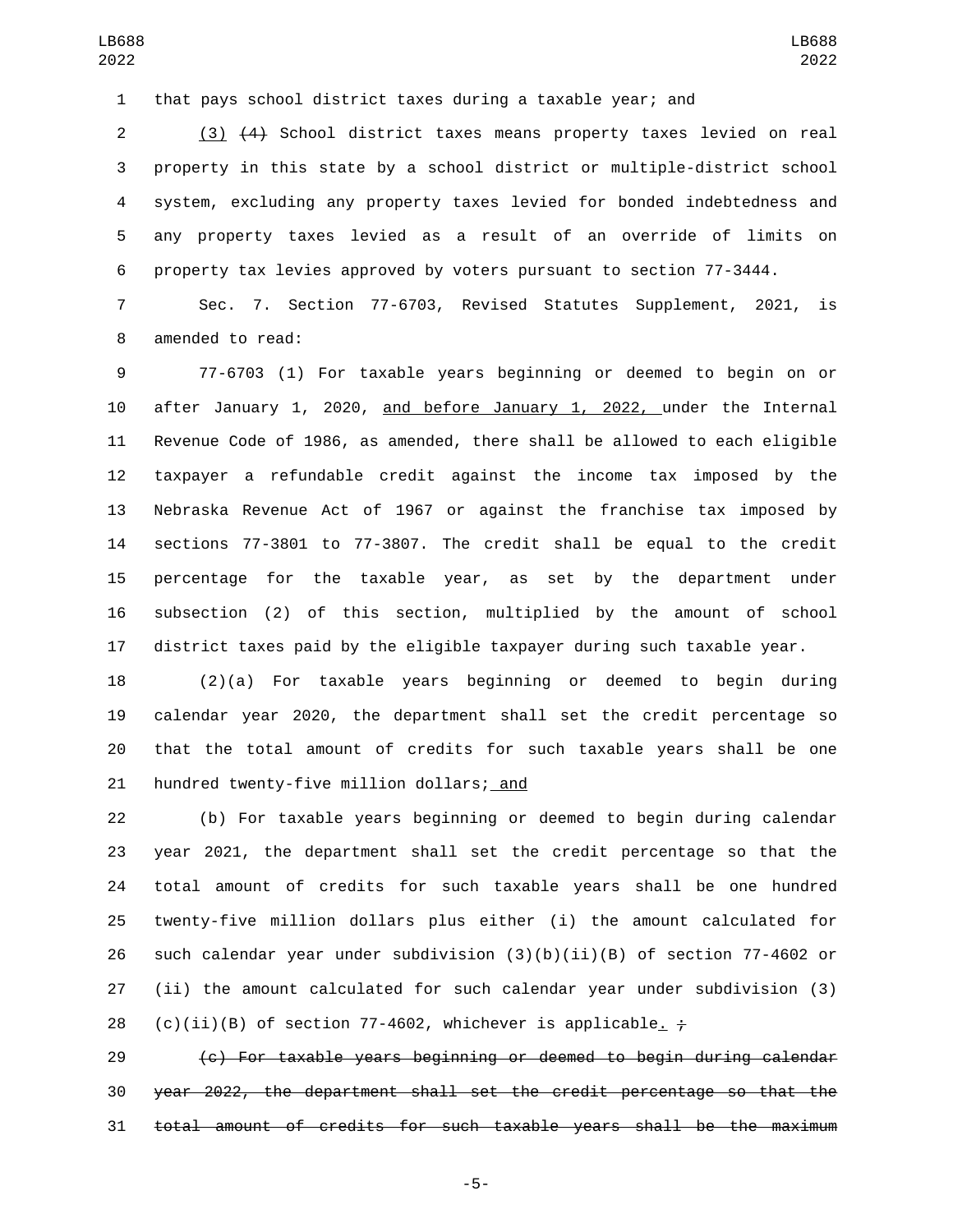amount of credits allowed under subdivision (2)(b) of this section plus either (i) the amount calculated for such calendar year under subdivision  $(3)(b)(ii)(B)$  of section 77-4602 or (ii) the amount calculated for such calendar year under subdivision (3)(c)(ii)(B) of section 77-4602,

5 whichever is applicable;

 (d) For taxable years beginning or deemed to begin during calendar year 2023, the department shall set the credit percentage so that the total amount of credits for such taxable years shall be the maximum amount of credits allowed under subdivision (2)(c) of this section plus either (i) the amount calculated for such calendar year under subdivision  $(3)(b)(ii)(B)$  of section 77-4602 or (ii) the amount calculated for such calendar year under subdivision (3)(c)(ii)(B) of section 77-4602, 13 whichever is applicable;

 (e) For taxable years beginning or deemed to begin during calendar year 2024, the department shall set the credit percentage so that the total amount of credits for such taxable years shall be three hundred 17 seventy-five million dollars; and

 (f) For taxable years beginning or deemed to begin during calendar year 2025 and each calendar year thereafter, the department shall set the credit percentage so that the total amount of credits for such taxable years shall be the maximum amount of credits allowed in the prior year increased by the allowable growth percentage.

 (3) If the school district taxes are paid by a corporation having an election in effect under subchapter S of the Internal Revenue Code, a partnership, a limited liability company, a trust, or an estate, the amount of school district taxes paid during the taxable year may be allocated to the shareholders, partners, members, or beneficiaries in the same proportion that income is distributed for taxable years beginning or deemed to begin before January 1, 2021, under the Internal Revenue Code of 1986, as amended. The department shall provide forms and schedules necessary for verifying eligibility for the credit provided in this

-6-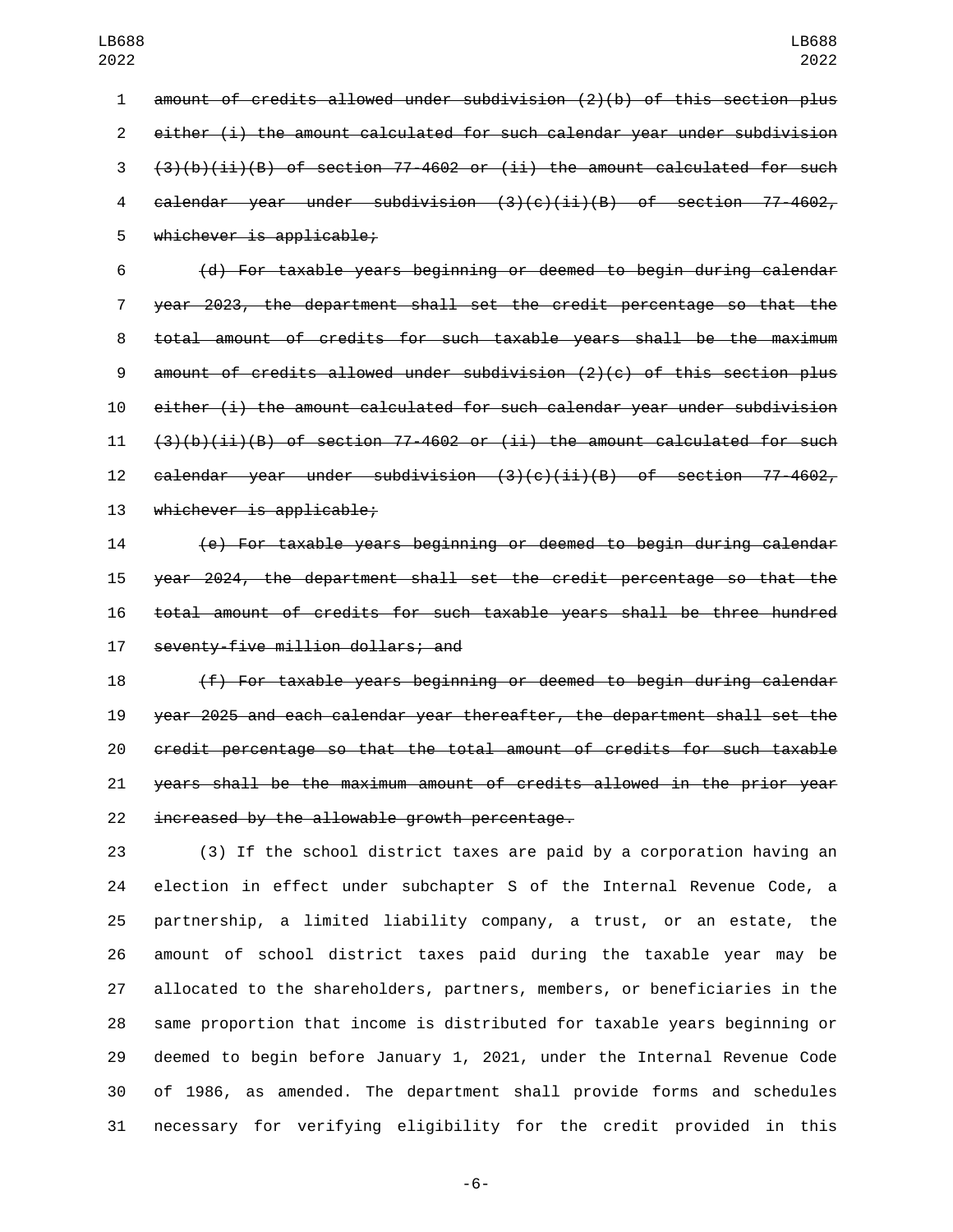section and for allocating the school district taxes paid. For taxable years beginning or deemed to begin on or after January 1, 2021, and before January 1, 2022, under the Internal Revenue Code of 1986, as amended, the refundable credit shall be claimed by the corporation having an election in effect under subchapter S of the Internal Revenue Code, the partnership, the limited liability company, the trust, or the estate 7 that paid the school district taxes.

 (4) For any fiscal year or short year taxpayer, the credit may be claimed in the first taxable year that begins following the calendar year for which the credit percentage was determined. The credit shall be taken for the school district taxes paid by the taxpayer during the immediately 12 preceding calendar year.

 (5) For the first taxable year beginning or deemed to begin on or after January 1, 2021, and before January 1, 2022, under the Internal Revenue Code of 1986, as amended, for a corporation having an election in effect under subchapter S of the Internal Revenue Code, a partnership, a limited liability company, a trust, or an estate that paid school district taxes in calendar year 2020 but did not claim the credit directly or allocate such school district taxes to the shareholders, partners, members, or beneficiaries as permitted under subsection (3) of this section, there shall be allowed an additional refundable credit. This credit shall be equal to six percent, multiplied by the amount of school district taxes paid during 2020 by the eligible taxpayer.

 Sec. 8. Section 81-12,193, Revised Statutes Cumulative Supplement,  $2020$ , is amended to read:

 81-12,193 (1) The Nebraska Transformational Project Fund is hereby created. The fund shall receive money from application fees paid under the Nebraska Transformational Projects Act and from appropriations from the Legislature, grants, private contributions, repayments of matching funds, and all other sources. Any money in the fund available for investment shall be invested by the state investment officer pursuant to

-7-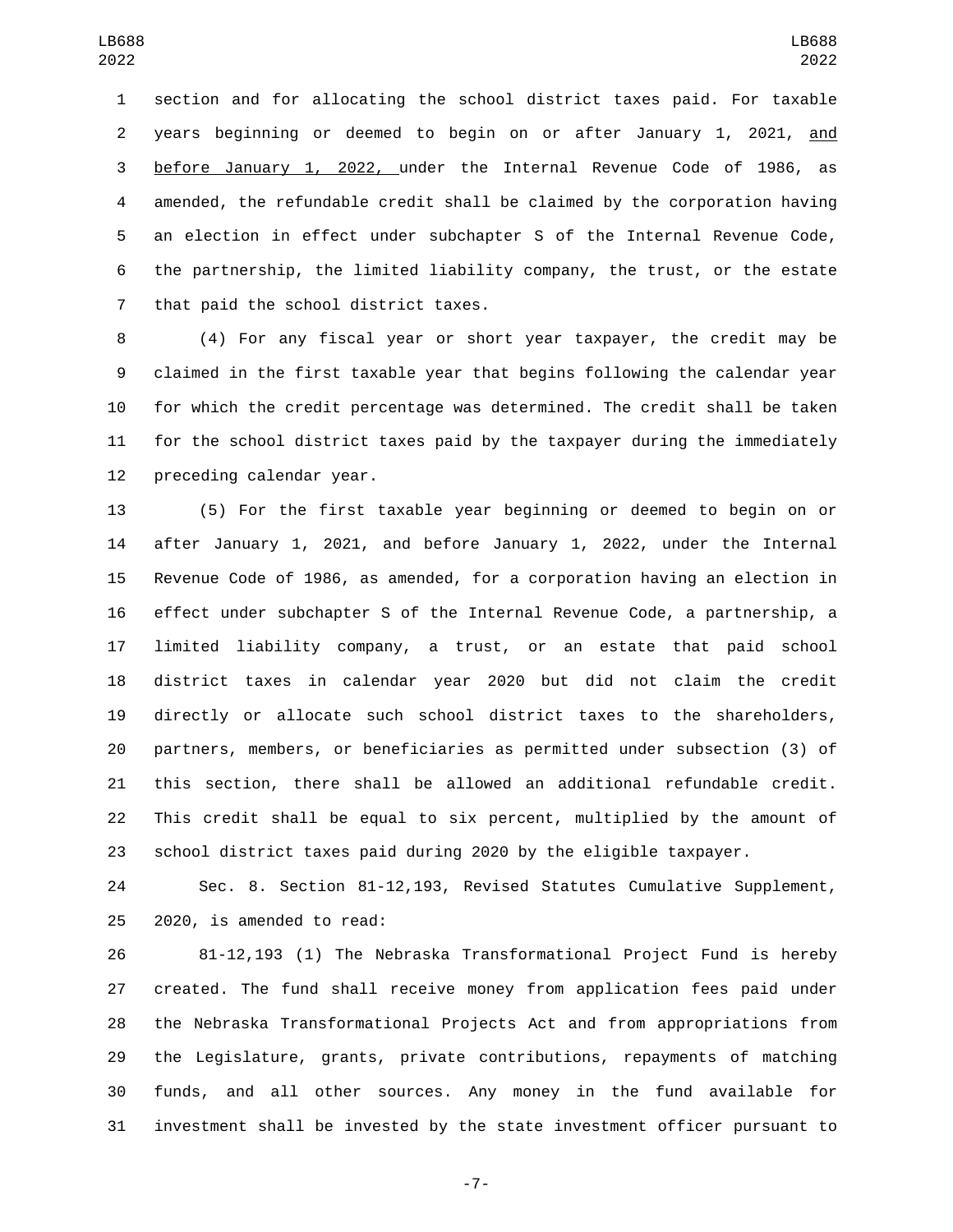the Nebraska Capital Expansion Act and the Nebraska State Funds 2 Investment Act.

 (2) It is the intent of the Legislature that the State Treasurer shall transfer an amount not to exceed three hundred million dollars to the Nebraska Transformational Project Fund. Such transfers shall only occur after the applicant has been selected for participation in the program described in Title VII, Subtitle C, section 740 of Public Law 116-92 and commitments totaling one billion three hundred million dollars in total investment, including only federal dollars and private donations, have been secured. In no case shall any transfer occur before 11 fiscal year 2025-26 or before the total amount of property tax refundable 12 credits granted annually under the Nebraska Property Tax Reduction 13 <del>Incentive</del> Act reaches three hundred seventy-five million dollars. Distributions shall only be made from the fund in amounts equal to the amount of private dollars received by the applicant for the project.

 (3) Any money remaining in the fund after all obligations have been 17 met shall be transferred to the General Fund.

 Sec. 9. Section 84-612, Revised Statutes Supplement, 2021, is 19 amended to read:

 84-612 (1) There is hereby created within the state treasury a fund known as the Cash Reserve Fund which shall be under the direction of the State Treasurer. The fund shall only be used pursuant to this section.

 (2) The State Treasurer shall transfer funds from the Cash Reserve Fund to the General Fund upon certification by the Director of Administrative Services that the current cash balance in the General Fund is inadequate to meet current obligations. Such certification shall include the dollar amount to be transferred. Any transfers made pursuant to this subsection shall be reversed upon notification by the Director of Administrative Services that sufficient funds are available.

 (3) In addition to receiving transfers from other funds, the Cash Reserve Fund shall receive federal funds received by the State of

-8-